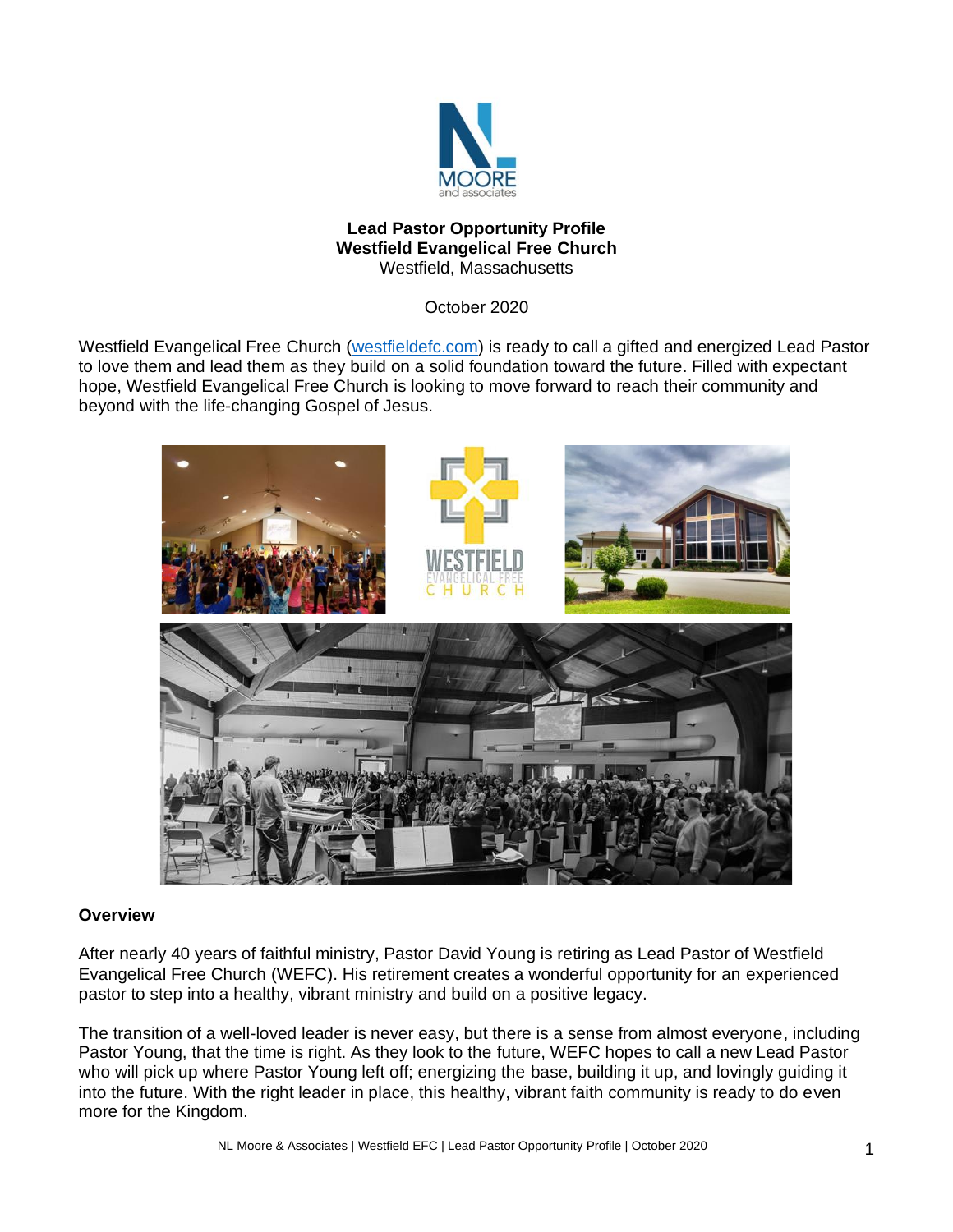# **The Opportunity**

The state of ministry at WEFC is strong, yet there is much potential to be realized. The people are undoubtedly the church's greatest asset. Their health and vitality was affirmed through a congregational health assessment conducted in April 2019. The results confirmed WEFC is in a healthy posture called "transformation," which indicates high levels of engagement and fulfillment among congregants. In order to stay healthy, transformational churches must challenge themselves to innovate. They must take strategic risks to optimize and build up the ministry, and further elevate the good things that are happening there.

Pastor Young is beloved by this congregation. They love his biblically focused, Scripture-based teaching. They love how he has been a consistent voice guiding them diplomatically through various social and cultural issues from a biblical perspective. He has taught faithfully from God's Word, encouraging individuals to develop their own perspectives in the context of biblical truth. In many ways, Pastor Young has been an anchor for this faith community. He has been a solid, steady presence they have trusted in good times and hard times.

As the mantle of leadership passes to a new pastor, WEFC is looking for the right individual to build on the good foundation that he laid, while assessing infrastructure and maximizing potential to guide the church to the next level. Even though it is hard to say good-bye to a beloved founding pastor, the church can see God's grace in a wonderful 40-year legacy. As expected, they are a bit nervous, but also expectant the Lord will provide the right successor who will lead the church with care, unity and momentum.

Preaching and facilitating spiritual growth in others is a primary focus of the Lead Pastor role. As a multigenerational congregation, the ideal Lead Pastor will be a strong communicator who preaches Biblical truth with integrity and excellence, motivating and inspiring people of all ages to live what they learn in daily life. With a preaching style that is expository and text-based, the Lead Pastor will connect easily with people, presenting the deep truths of Scripture in a way that is easily understood. WEFC will appreciate a Lead Pastor who can help them remain rooted in the truth and application of God's Word, while challenging them to reach toward what God will do next.

WEFC is ready for a refreshed vision and plan to achieve it. The incoming pastor will have an opportunity to work with church leaders to craft the right strategy for the future, and then to equip, develop and empower the staff to bring it to life with the people. Staff look forward to a Lead Pastor who will guide them in advanced planning; challenging and stretching them to set, measure and achieve annual goals and objectives. As he works with the staff, implementing regular rhythms of team prayer, planning, evaluation, and celebration will improve collaboration and give everyone a morale boost. People anticipate the new pastor will lead the team well, investing in them and coaching them to further develop and synchronize the ministries within the church.

Prior Lead Pastor experience will help WEFC's new Pastor build trust and confidence with this congregation. At its core, this church values relationships. As WEFC is already in a positive place, the church does not need a "change agent" to come in and make broad sweeping changes. Rather, they will welcome a Lead Pastor who is a patient and caring innovator; one who creatively advances and nuances the good things already present in the church so they are connected to the past but relevant in the future. The incoming Lead Pastor will enjoy pastoring people, and getting to know them personally and spiritually. He will move at the "speed of trust," taking time to build relationships with congregants and staff before taking next steps. He will take time to socialize ideas, gather feedback and input, and build future plans on the foundation of clear, biblical rationale.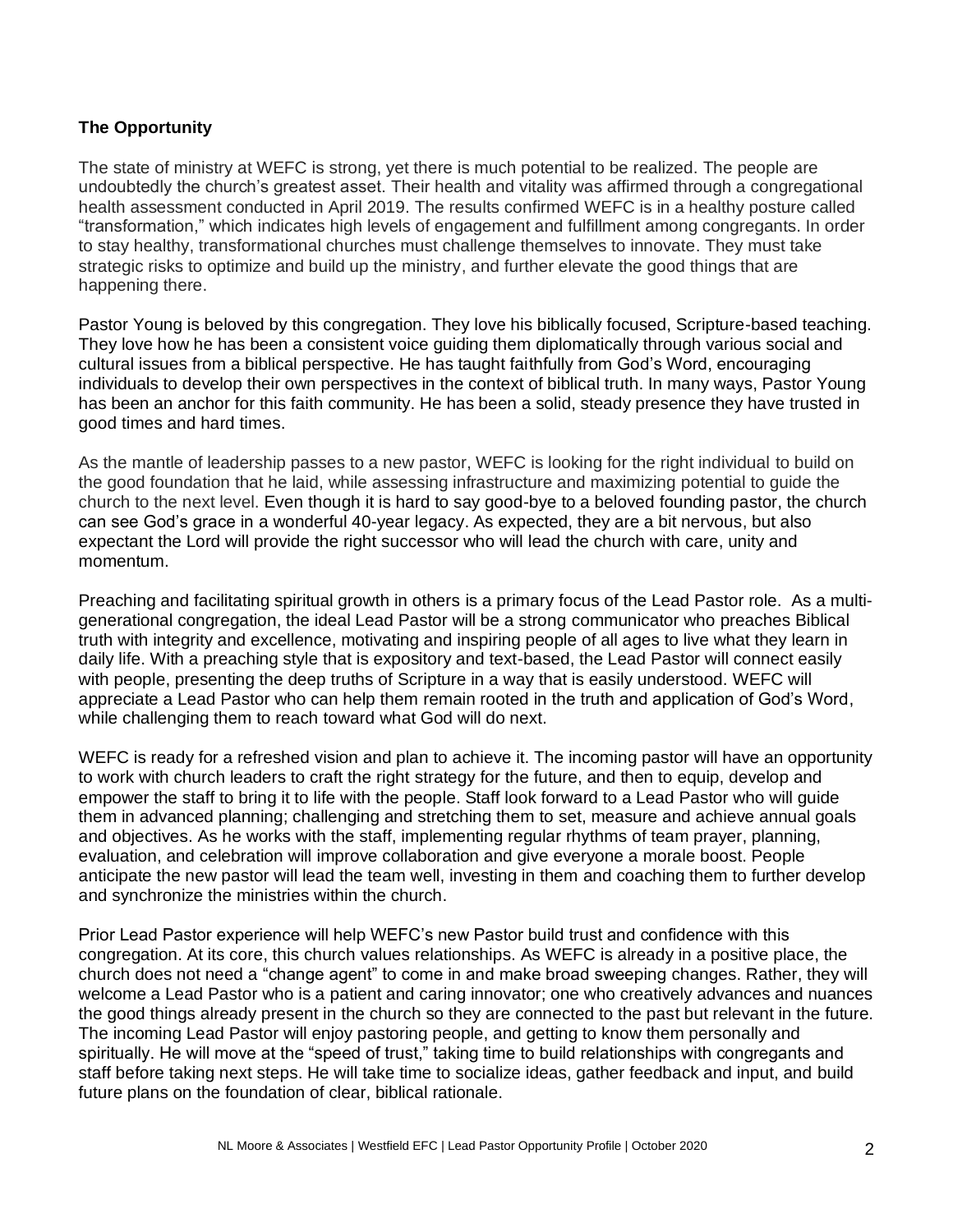Numerous ministries are thriving at WEFC. Both Men's and Women's Ministries are a strength. In 2014, Pastor Young sent out letters to men in the church inviting them to go through a discipleship-focused Bible study with him. The focus on spiritual authenticity seems to have unlocked something for many men, and has had a huge impact on the overall atmosphere of transparency at Westfield. Men have been inspired to "get real" with one another. Many more men have gone through the study in the years since, so there is now a core group of men sold out to discipleship, Bible study, and biblical leadership in the church and in their homes. Similarly, a vibrant Women's Ministry has been a mainstay of the church for years. Weekly Bible studies are well attended, encouraging and meaningful. While there is an opportunity to maximize connections with younger and working women, the ministry has a great reputation in the area, welcoming around 600 women to an annual Bloom Conference hosted at the church.

Children's ministries have historically been strong as well, but as the congregation has aged there seems to have been some drop off in numbers and vibrancy. There is an opportunity to reinvest in the next generation by refreshing ministries that draw and serve youth, young families and parents. There is also a gap in the young adult demographic. With a university in town, there is an opportunity for WEFC to make inroads with the college community.

Worship services are contemporary, genuine and heart-felt, albeit not cutting edge. To the people who call WEFC their church home, the worship feels authentic and meaningful, and they love it. Because of their sincere love for what it means to them, it may be more difficult for some to comprehend how it may feel to the newcomer or young adults; some wonder if it might require some stylistic adaptations, particularly in worship to draw these demographics. The incoming pastor will be challenged to discover ways to connect with the younger demographic while not making significant changes to an experience that is well loved by current attenders.

Both local outreach and international missions are clear values for WEFC. Several years ago, WEFC spun off a church plant in a neighboring community, sending several families to join their former youth pastor in that missional work. Also, they have shared the church facility with immigrant groups from Nepal and Russia for their church services and other events. Over the years, many congregants have participated in mission trips abroad. During this season of COVID-19, the congregation has refocused on creative and meaningful ways to be the hands and feet of Jesus to their local community. While positive bridge-building has been accomplished, much of the local outreach has been based on providing resources or meeting physical needs. The incoming pastor will have an opportunity to infuse an evangelistic bent to these efforts, equipping Westfield attenders to actively share their faith so practical outreach is coupled with a winsome spiritual introduction to Jesus, the One who wants to meet their every need. As the face of WEFC in the community, the Lead Pastor will have multiple opportunities to represent the church in the community, modeling the integration of pastoral care, evangelism and service.

The potential for growth is strong, so WEFC will benefit from a Lead Pastor who values organizational systems and structures that will help everyone understand discipleship pathways as well as clear onramps to engage meaningfully in the life of the church. This congregation desires to be equipped, mobilized and supported as they mature as disciples. An experienced disciple-maker who can recognize and deploy the potential of others, and model effective, reproducing discipleship will help everyone take their next steps to be all that God intends them to be.

### **The Candidate**

NL Moore & Associates | Westfield EFC | Lead Pastor Opportunity Profile | October 2020 3 WEFC desires to call an experienced, devoted and faithful pastor/shepherd who clearly loves God, and understands that ministry is about helping people to know and love Jesus. The right pastor will be a humble yet confident leader who is secure in his identity in Christ. Authentic and appropriately transparent about life's challenges, this pastor will deliver inspiring messages that are engaging, thoughtprovoking and anchored in the biblical text. Theologically trained and well-grounded in biblical knowledge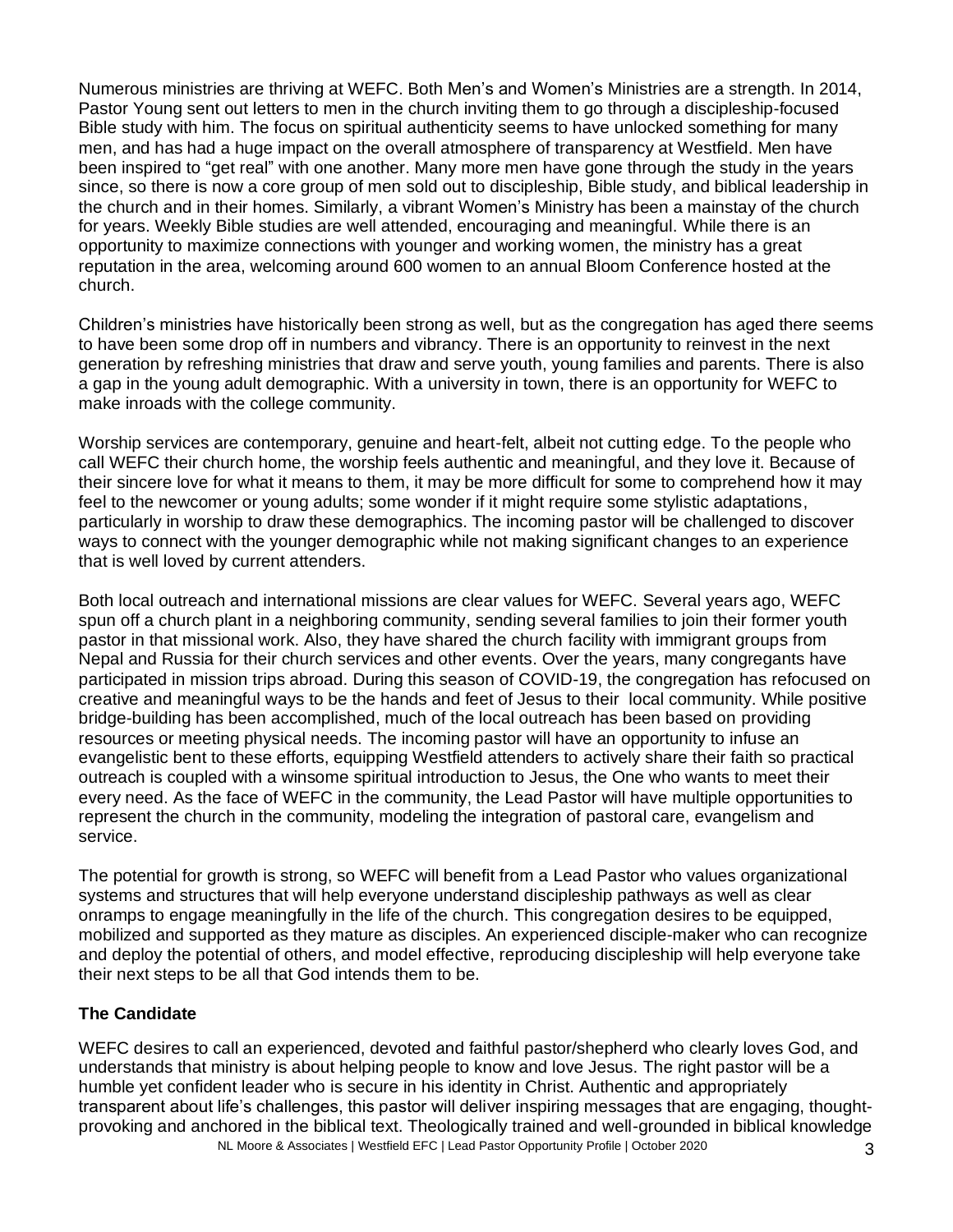and prayer, the ideal pastor will model consistency of character, both in and out of the pulpit, that is shaped by biblical mandates for Gospel-centered living.

The right pastor for WEFC will be a collaborator, motivated to work with the other good leaders to develop a vibrant, compelling vision for the next season of ministry. He will enter into the community of the church as a learner; taking initiative to get to know people, listening to their stories, asking questions and taking time to understand the history, needs and opportunities before proposing fresh ideas. The ideal candidate will want to know people and be known by them. He will welcome input and invite feedback beforehand so people feel "bought in" as new initiatives take shape. When the time is right, this pastor will articulate an inspiring and compelling vision for the future that motivates people to engage and help bring it to life.

With so much potential on the horizon, both staff and congregants are eager to welcome a Lead Pastor who will recognize and develop the gifts and strengths of people; calling them out, empowering their development and encouraging them to invest in meaningful ways. This pastor will have an opportunity to ensure the pastors and ministry staff are effectively managed; equipping and deploying the talents of the team. As ministry passions come to life, the ideal pastor will foster a church environment that encourages innovation, creativity, and alignment with the vision and plan. As an experienced team leader, the right candidate will have experience mentoring, coaching, discipling and developing the leaders around him.

WEFC is ready for a Lead Pastor who understands and values organizational clarity, clear communication about expectations, and advanced planning with a team. With a talented team in place, this pastor will bring fresh eyes to assess the current state of the ministry and gain a balanced understanding of WEFC's current programs and potential. He will practice advanced and strategic planning so that everyone is on the same page; working together to implement the vision and effectively follow through. When changes are needed, this leader will take time to listen, learn, and respond to input, remaining empathetic to differing opinions but steadfast in prayerful decision-making. He will guide the church to develop regular rhythms of evaluation to ensure wise stewardship of human and financial resources.

Relationally warm and friendly, the next pastor for WEFC will love the local church and desire to see it healthy and strong. He will see outreach as a key aspect of discipleship and will continually encourage people to extend the work of the church into the local community and around the world. The ideal candidate will have a positive, winsome personality and sense of humor that inspires others to want to get to know him and the church. As this kind of Lead Pastor accepts the baton of leadership from Pastor Young, we trust the best days for WEFC are yet to come!

### **The Details**

When he first planted the church in February of 1981, Pastor Young thought he might stay three years or so. Now, nearly 40 years later, the church has grown from six people meeting in a home, to a multigenerational congregation of around 500 attenders, which is a sizeable by New England standards. Known as the "big church on Southwick Road," Westfield has an annual budget of \$1M. By God's grace they recently paid off their 20-year mortgage in 14 years. The worship center can seat 625, and expansion plans have been discussed for a Community Life Center addition down the road. Westfield has a rich history as a solid evangelical church in a region where Catholic traditions are strong. As a whole, Westfield is in a healthy, transformational posture with attenders reflecting a strong force of engagement and contentment.

The Lead Pastor works with a staff of five that includes three other pastors (Worship & Music, Church Life and Next Gen), a part-time Children's Coordinator and church secretary. The team enjoys great relationships with one another and with the congregation. They carry a deep respect and deference for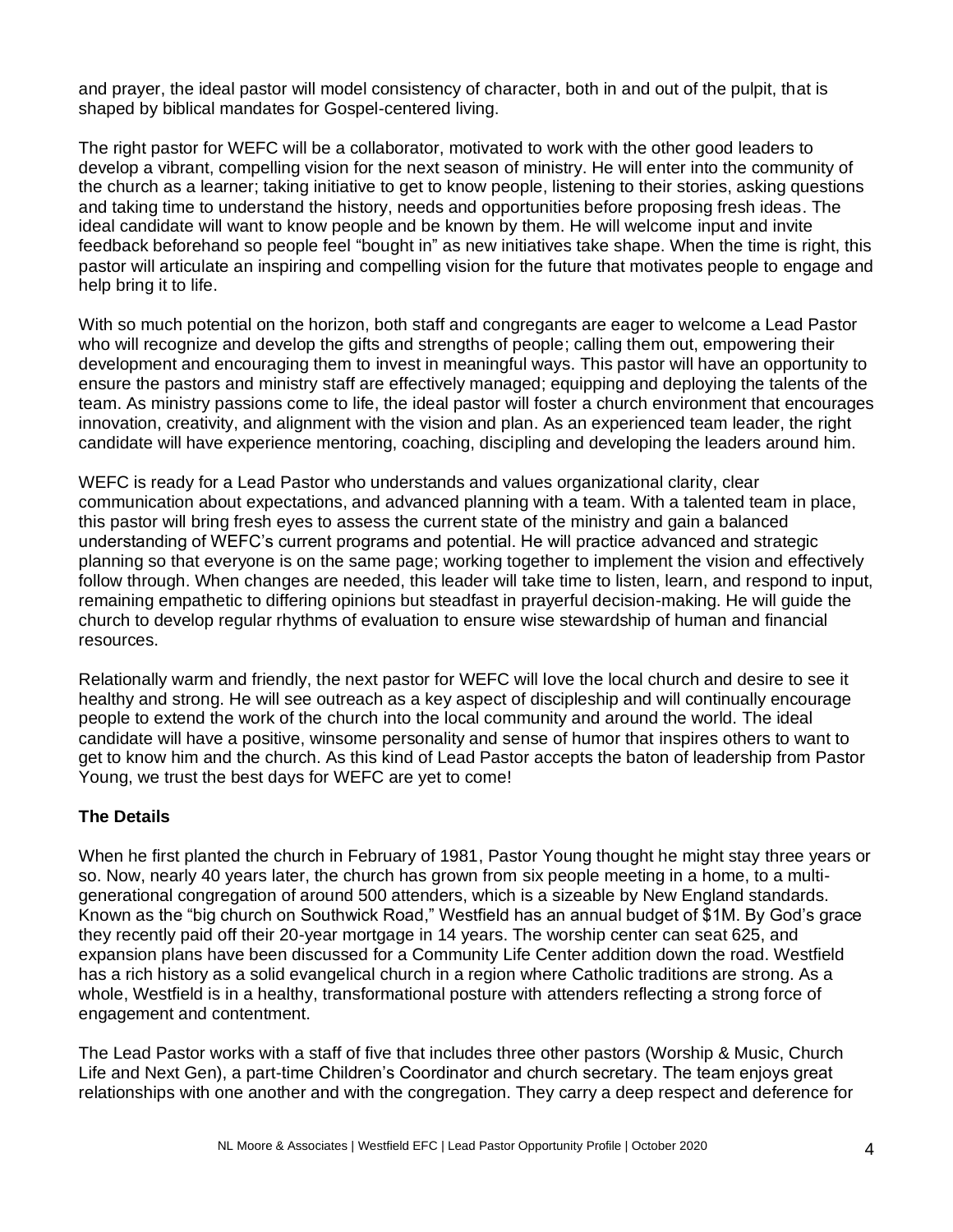Pastor Young, and they care deeply about the ministry. They want Pastor Young's legacy to continue, and look forward to increased opportunities for collaboration and teamwork to make it happen.

The church is led by a team of Elders. All pastors serve as voting Elders and have input into decisions and direction. Consensus is encouraged. As such, the incoming Lead Pastor must be someone who leads well in a shared leadership structure and does not require positional authority to get things done. In other words, he cannot feel threatened by the input and perspective of other good leaders.

Westfield, Massachusetts is a picturesque New England town of about 40,000 residents, conveniently located in the Pioneer Valley just west of Springfield, about 40 miles north of Hartford, Connecticut near the Massachusetts/Connecticut state line. First settled in 1660, Westfield is filled with history and charm. The city enjoys a vibrant business community, with local and global businesses contributing to the character and vitality of the area. The town is also home to Westfield State University (5,500 students). Historically, student participation at the church has been low, but the opportunity to engage this population will not be lost on the next Lead Pastor. With easy access to highways, hospitals, and schools—as well as close proximity to airports, mountains and the coast—Westfield is an ideal place to live, work and play.

# **Preferred Candidate Qualifications**

- Talent and passion for biblical teaching and communication, with a preference for an expository, text-based approach to sermons that include a focus on practical application.
- A theological Master's Degree or higher.
- Theological agreement and support for the EFCA statement of faith (found at [www.efca.org\).](http://www.efca.org)/)
- Willingness to be credentialed and/or ordained in the Evangelical Free Church of America.
- No less than five years of full-time Lead Pastor or Campus Pastor ministry experience in a multistaff setting with regular preaching opportunities and oversight of paid staff and volunteers.

### **Inquiry Process**

If after reading this description you have some interest in the Lead Pastor role at Westfield Evangelical Free Church, and you feel you meet the qualifications for the role, you are invited to submit the following information for consideration:

- 1. **Your resume** or CV (**in Word doc format only**)
- 2. Three **links to video or audio recordings** of you teaching/preaching
- 3. Previous **results of any personal assessments** you have taken in the past three years (i.e.: StrengthsFinder, DiSC, Myers-Briggs, Enneagram, etc.)
- 4. **Five references**, including: at least one supervisor or overseer (could be a board member or staff supervisor), at least two staff associates or peers, with at least one from someone you have supervised, and one personal. **NOTE:** *These references will be contacted later in the process and only with your prior approval.*
- 5. **Written responses to the following questions** (**in Word doc format only**). We believe that one can learn only so much from a resume. Your responses will help us to gain a more complete picture of you and your leadership.
	- 1. Describe your call to ministry and faith in Jesus Christ. Tell us how you came to personal faith and something about your journey in ministry that prepares you for this role.